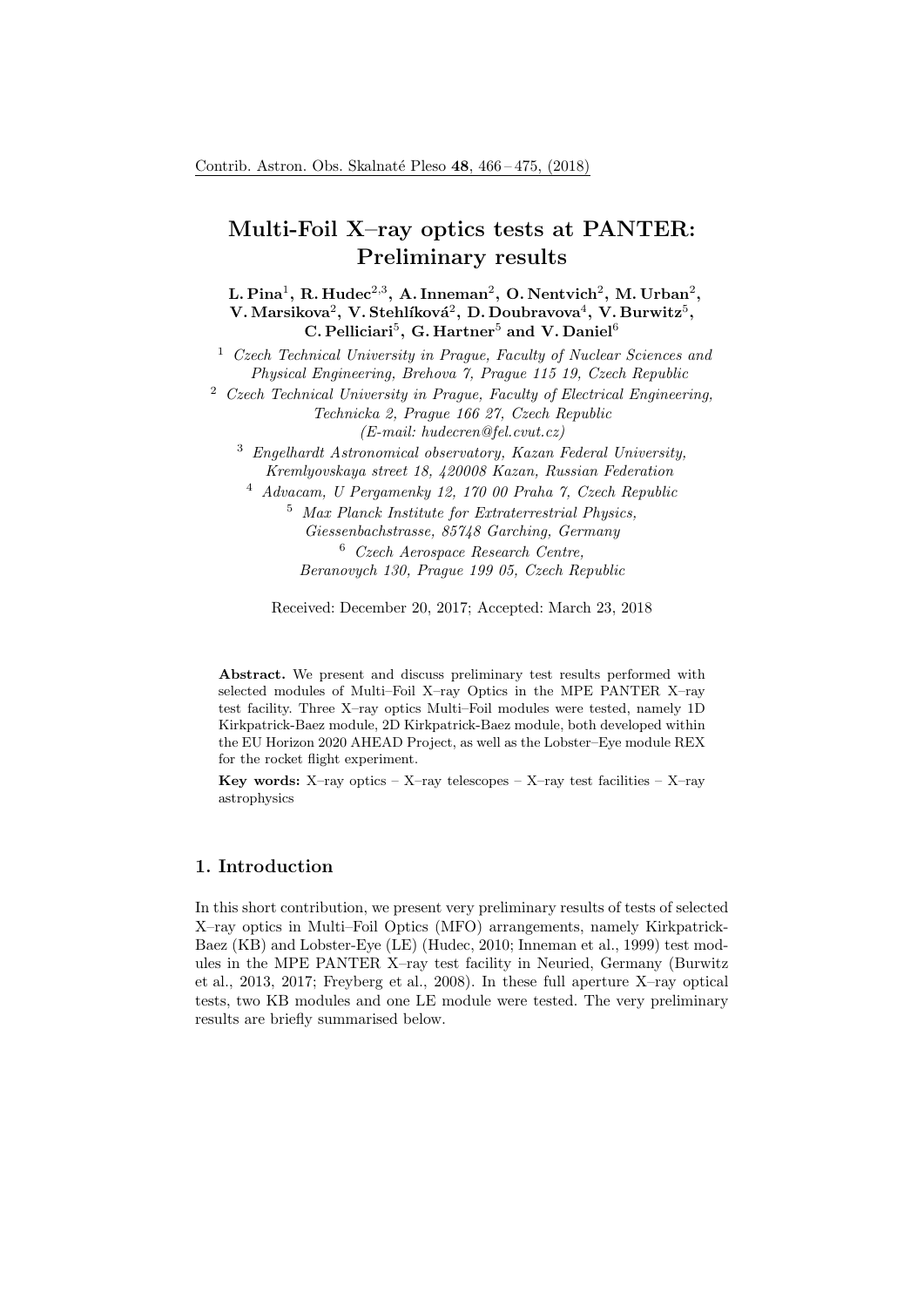# 2. AHEAD WP on X–ray Optics

The work within the optics works package of EU AHEAD project (Piro et al., 2015) comprises studying, simulating and ray tracing the current optical design possibilities for three X-ray optics geometries, namely Wolter–I, Kirkpatrick-Baez, and Lobster-Eye. An assessment and modeling of inherent aberrations of the investigated technologies will be performed to determine a detailed error budget break-down of all the contributions which limit the angular resolution, size of the field of view and collecting area. A detailed simulation of instrument response for all cases will allow a prediction of the scientific performance. Also studies of different substrates Si vs. Glass for the KB modules will be carried out. For all the tests the setup geometry in PANTER will be optimised for each optic and the analysis software modified so that the consistency between measurement and simulations can be adequately checked.



Figure 1.: A sketch of the setup of the MFO modules in the vacuum chamber of PANTER (in the left panel, from left to right REX optics, 1D KB optics, 2D KB optics). In the right panel the sequence is REX, 1D-KB, 2D-KB from right to left.

The AHEAD optics programme aims at simulating, producing and testing prototype X–ray optics using four key technologies as follows.

- Silicon Pore Optics (SPO) developed by ESA/Cosine for the Wolter-I geometry ATHENA telescope. SPO will also be studied for use in KB geometry.
- Square pore micro-channel plates for Lobster Eye module development.
- Slumped glass optics applicable to the Wolter I geometry or KB.
- Silicon wafer optics for the construction of KB optics.

All the X–ray tests here presented were performed at the PANTER X-ray test facility (Burwitz et al., 2017), characterization tests of the industrial production will be performed with BEaTriX (Spiga et al., 2017). The PANTER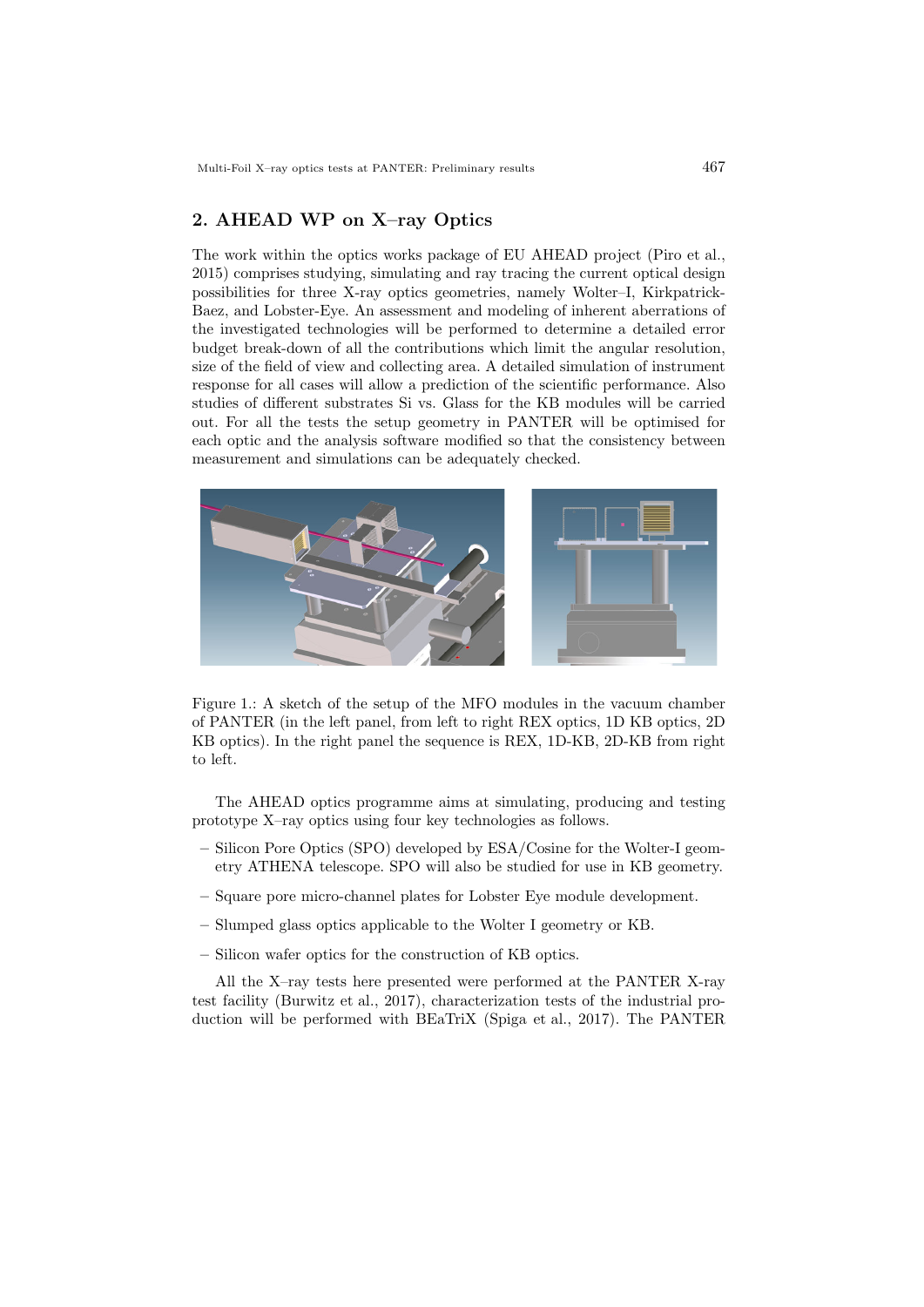X–ray test facility has for over a period of 35 years been involved in the developing, testing and calibrating X–ray optics for most X-ray satellite observatories that have flown to date (especially for ROSAT and XMM–Newton). This wealth of experience will be used in the design, preparation, and implementation of the X–ray tests within the AHEAD project. In the last years, PANTER has been upgraded and optimized to measure X–ray optics with a large focal length (up to  $f = 20$  m, e.g. ATHENA has  $f = 12$  m) (Burwitz et al., 2013, 2017; Freyberg et al., 2008).

In the AHEAD project, the PANTER X-ray test facility is expected to perform the following tasks

- Optimisation (materials and geometry) of a collimated beam using a zone plate sector approach.
- Design and implementation of X–ray test setups.
- Perform the measurements of the different X-ray optics.
- Developing software for analysing the test specific data.
- Optical analysis of the results and comparison with simulation.
- Characterization of high resolution X–ray optics units (HEW  $\leq 5$  arcsec)

### 3. AHEAD KB test modules for PANTER tests

The first KB modules (see Fig. 2 and Tab. 1) designed and assembled within the AHEAD project (Piro et al., 2015) were tested (see test setup in Fig. 1 and Fig. 2) at the Max Planck Institute for extraterrestrial Physics at the PANTER facility in Neuried, Germany in 2017, with preliminary results discussed below.



Figure 2.: The tested MFO modules inside PANTER facility (in the left picture from left to right REX optics, 1D KB optics, 2D KB optics). In the right panel REX optics with Timepix detector illuminated by laser beam.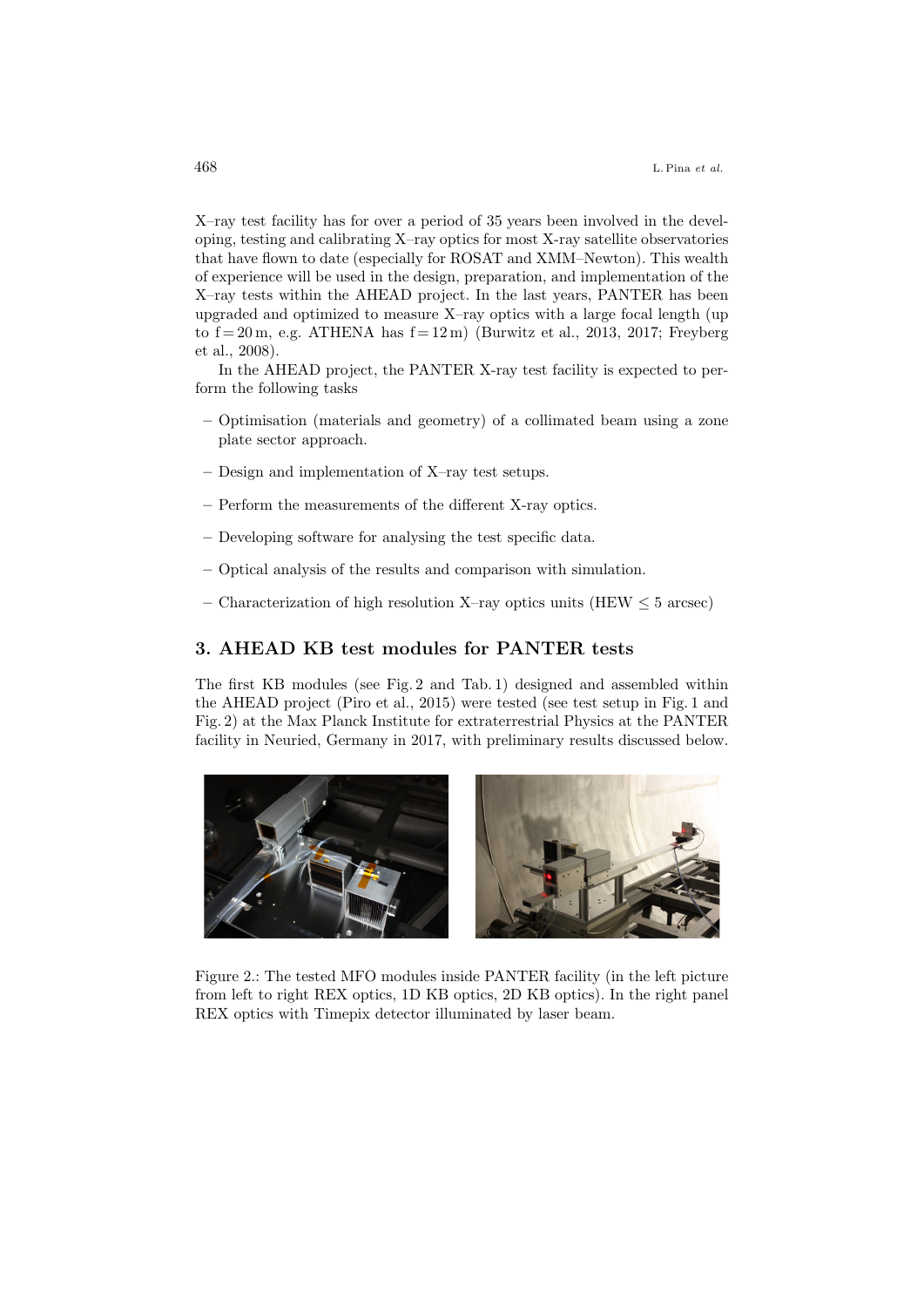| Properties                        | Value                                        |
|-----------------------------------|----------------------------------------------|
| Aperture                          | $80 \times 80$ mm <sup>2</sup>               |
| <b>FOV</b>                        | $0.5 \times 0.5$ degrees                     |
| Focal length                      | $6500 \,\mathrm{mm}$                         |
| Dimensions of foils               | $50 \times 100 \times 0.625$ mm <sup>3</sup> |
| Number of foils in one sub-module | 17                                           |
| Spacing                           | $4.5 \,\mathrm{mm}$                          |
| Reflective surface                | A <sub>11</sub>                              |
| Detector                          | <b>TRoPIC</b>                                |
| Detector resolution               | $256 \times 256$ pixels                      |
| Pixel size                        | $75 \,\mu m$                                 |

Table 1.: Parameters of KB X-ray optics module for PANTER X ray tests. These parameters are for one 1D KB sub-module. Full 2D KB system is represented by 2 analogous modules (Hudec et al., 2018a).

Each module consists of 17 pieces of thin parabolic silicon foils (thickness 0.625 mm) which are arranged such that the focal length corresponds to around 6.5 meters (theoretical). The field of view (FOV) of this X–ray optics is 30 arcmin. The module housing was manufactured from aluminium alloy. External dimensions of 1D module are approximately  $105 \times 105 \times 50$  mm<sup>3</sup>. The sub-module A in 2D X-ray optics was more distant from the detector and foils were in the vertical arrangement. The sub-module B was closer to detector and foils were in the horizontal arrangement, as illustrated in Fig. 3. The Si substrates represent promising alternative to glass foils used in MFO nowadays (Hudec et al., 2006, 2008a,b, 2009).



Figure 3.: Mounting configuration of the 2D-KB and LE optics during Panter tests.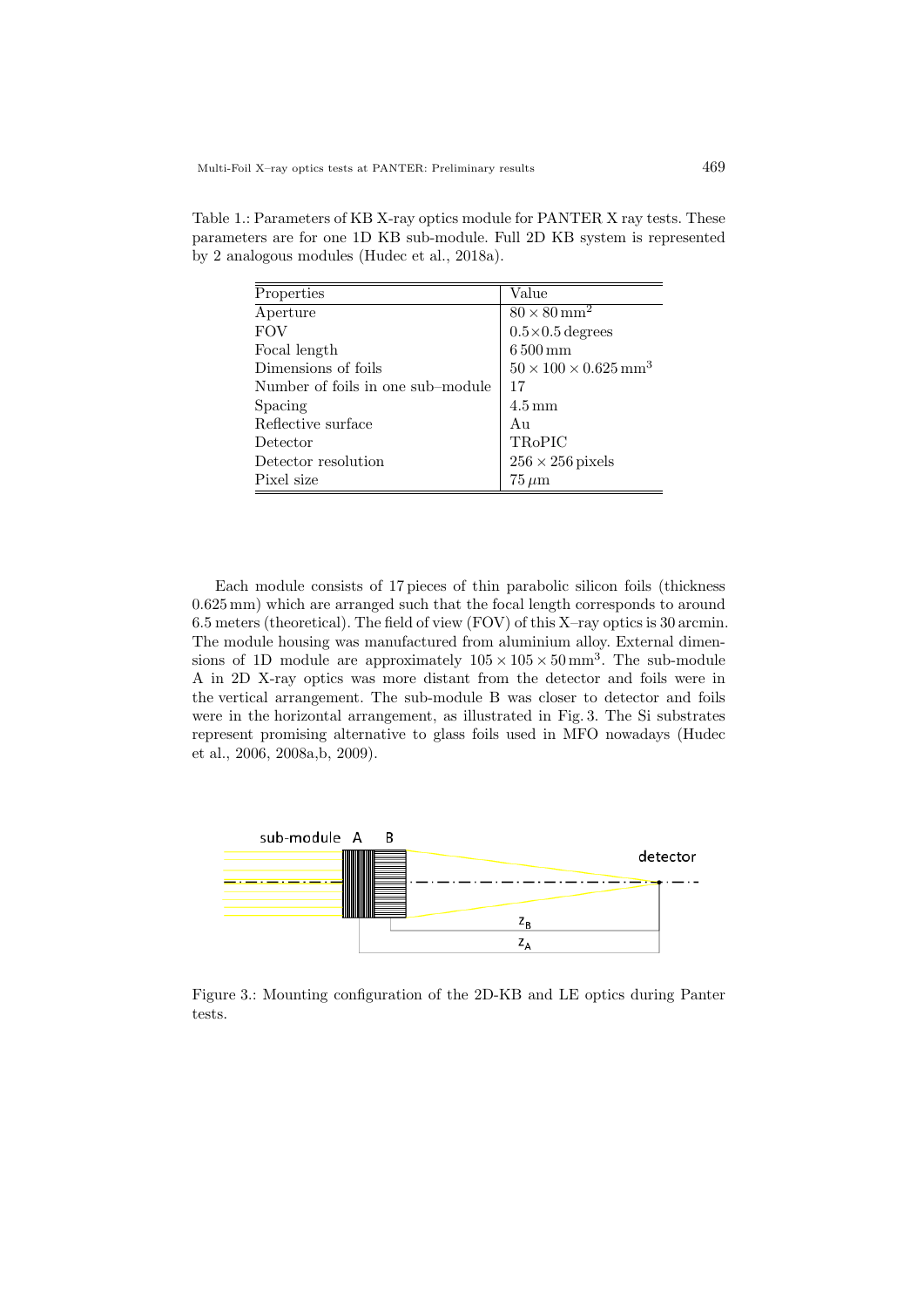# 4. Lobster Eye X–ray optics REX for PANTER tests

In addition to the AHEAD KB modules described above, LE flight module designed and manufactured for the REX rocket experiment was also tested in the same experiment (Hudec et al., 2018b). The Water Recovery X–ray Rocket (WRX–R) experiment is organized by the Pennsylvania State University (PSU), USA with a primary payload of a soft X-ray spectroscope. The Czech team developed the hard X-ray Lobster-eye telescope REX as a secondary payload. The basic optics parameters are listed in the Tab. 2, and preliminary measurement results are listed in the next sections. For more details on the rocket experiment see Dániel et al. (2017); Stehlikova et al. (2017).

Table 2.: Parameters of the LE optics for rocket experiment REX (Hudec et al., 2018b)

| Properties                                               | Value                                       |
|----------------------------------------------------------|---------------------------------------------|
| Aperture                                                 | $54 \times 54$ mm <sup>2</sup>              |
| <b>FOV</b>                                               | $1.3\times1.6$ degrees                      |
| Focal length                                             | $1065 \,\mathrm{mm}$                        |
| Radius of convergence                                    | $2130 \,\mathrm{mm}$                        |
| Dimensions of foils                                      | $150 \times 75 \times 0.35$ mm <sup>3</sup> |
| Number of foils in one sub–module                        | 47                                          |
| Spacing                                                  | $0.75 \,\mathrm{mm}$                        |
| Reflective surface                                       | Au                                          |
| Effective area $@8 \text{ keV}$ and $80\%$ reflectivity  | $\sim 1.4 \,\mathrm{cm}^2$                  |
| Effective area $@10 \text{ keV}$ and $50\%$ reflectivity | $\sim 0.5 \,\mathrm{cm}^2$                  |
| Angular resolution                                       | $1.1 \times 1.4$ arcmin                     |
| Detector                                                 | Timepix                                     |
| Detection material                                       | $300 \,\mu m$ Si detector                   |
| Detector resolution                                      | $256 \times 256$ pixels                     |
| Pixel size                                               | $55 \,\mu \mathrm{m}$                       |

The 2D LE X-ray optic REX is composed of two 1D sub-modules. The modules were assembled using MFO technology. Each module consists of 47 pieces of thin flat glass foils (thickness 0.35 mm) which are arranged such that the focal length is around 1.0 meter. The gold coating allows the material to reflect X–ray photons incoming under small incident angle of up to 0.5 deg. The field of view of X-ray optics is around 1.5 deg. The housing of the module is made of an aluminium alloy. The external dimensions of the 1D module are approximately  $80 \times 80 \times 170$  mm<sup>3</sup>. The sub-module A of 2D LE X-ray optics was more distant from detector and foils were in the vertical arrangement. The sub-module B was closer to detector and foils were in the horizontal arrangement.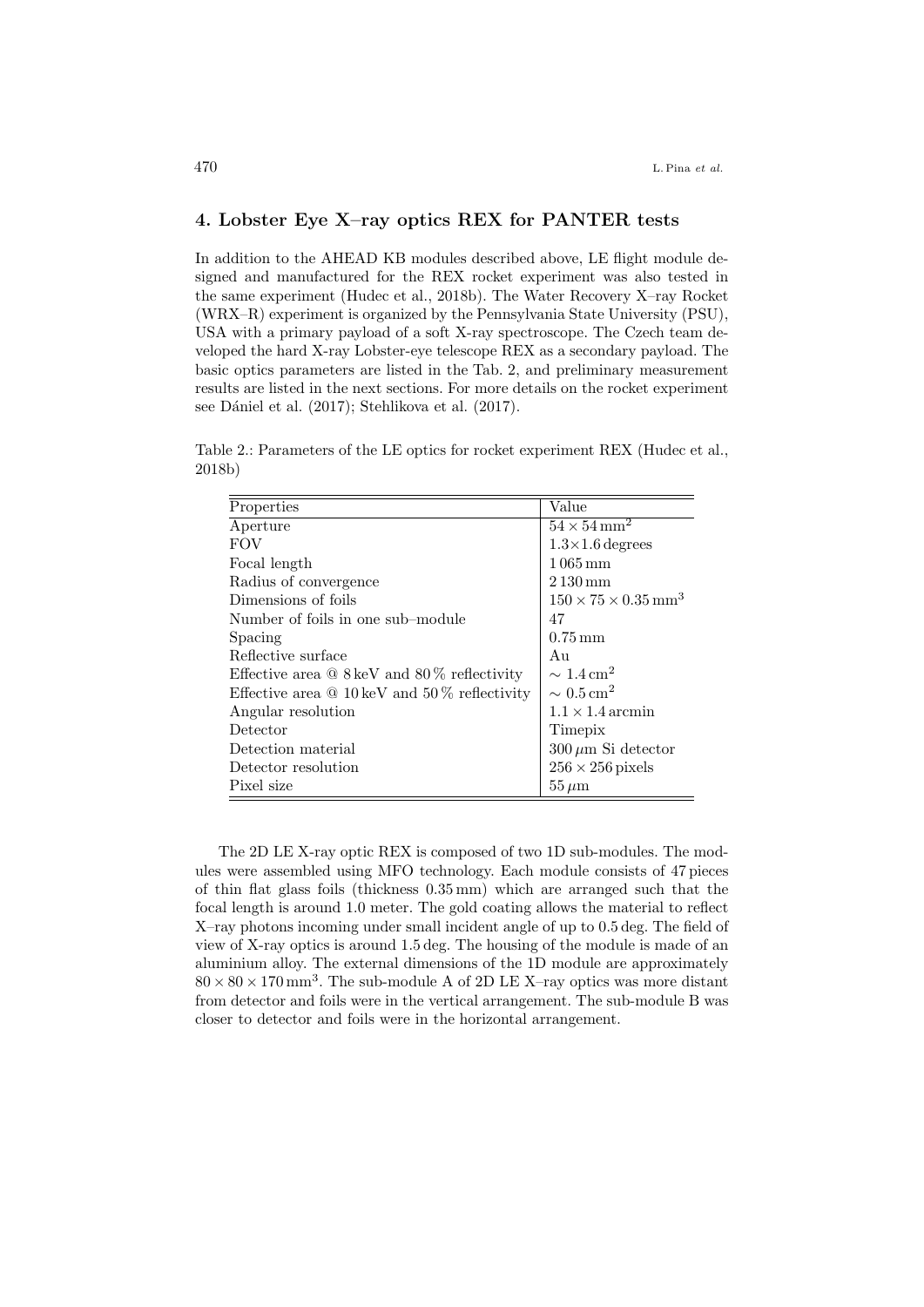# 5. X–ray tests of MFO at PANTER

The full illumination X–ray tests of the KB and LE modules designed and assembled for the AHEAD project and for the REX rocket experiment were performed at the vacuum beamline of the MPE PANTER facility in Neuried (Germany) in 2017, with preliminary results briefly presented below.

#### 5.1. KB AHEAD Optics tests

The AHEAD KB X-ray optics was tested at 3 different energies, namely  $AI-K\alpha$  $(1.49 \,\text{keV})$ , Ti–K $\alpha$   $(4.51 \,\text{keV})$  Ti–K $\beta$   $(4.93 \,\text{keV})$  and Cu–K $\alpha$   $(8.04 \,\text{keV})$ . The TRoPIC CCD detector (PANTER) with  $256 \times 256$  px (75  $\mu$ m pixel size, area of  $19.2 \text{ mm} \times 19.2 \text{ mm}$  was used. The exposure time was 15 min.

The optimal focus was investigated at energy of 1.49 keV with aluminium  $(AI-K\alpha)$  anode and  $10 \mu m$  thick Al filter, the high voltage (HV) power supply was set to 2.9 kV anode voltage. The optimal focus in the X-axis direction was measured as 1.1 mm (vertical 1D module A), then in the y-axis direction was measured as 2.1 mm (horizontal 1D module B) which can be seen the Fig. 4. The best focus for the whole KB 2D X–ray optics was looked for which is presented in (Hudec et al., 2018a). Because of different focal lengths of each sub-module the best focal length for 2D optics was found as their compromise. The 2D focus is in the Fig. 5, its FWHM was measured as 3.2 mm in vertical and 2.8 mm in horizontal direction. see Fig. 6.

#### 5.2. LE REX Optics tests

The X–ray optics was tested at 3 different energies:  $Ag - I\alpha$  (2.89 keV), Ti–K $\alpha$  $(4.51 \,\text{keV})/$  Ti–K $\beta$  (4.93 keV) and Cu–K $\alpha$  (8.04 keV). The Timepix detector with  $256 \times 256$  px  $(55 \,\mu m)$  pixel size, 14.1 mm  $\times$  14.1 mm area) was used during tests (Jakubek et al., 2014). The exposure time was 15 min.

PANTER measurements with REX optics and Timepix detector allowed the spectrum of reflected radiation to be analysed in the detection plane. Spectral plots show the spectrum of individual sources used for the experiment and con-



Figure 4.: The KB 2D X–ray optics – image of whole 1D focus in y direction (horizontal) at 1.49 keV.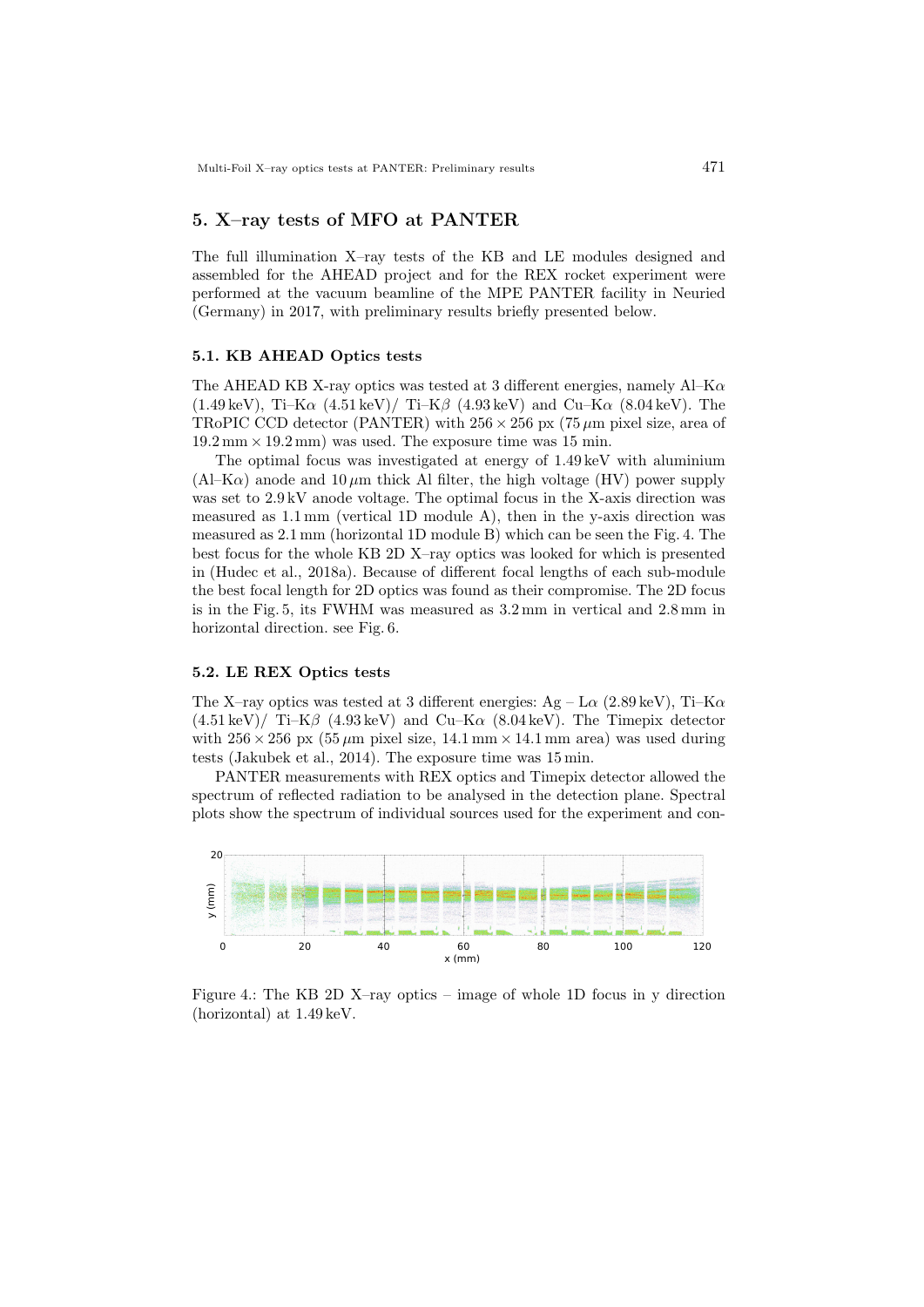

Figure 5.: AHEAD KB 2D X–ray optics – the best 2D focus at 1.49 keV, 33 arcsec FWHM (Hudec et al., 2018a).



Figure 6.: The KB 2D X–ray optics – left FWHM of focus in vertical direction (3.2 mm), right FWHM of focus in horizontal direction (2.8 mm) at 1.49 keV.

firm that the REX optics operates in the energy range of 3 keV to 8 keV (higher energy could not be measured at this time due to experimental constraints).

The optimal focus was searched for an energy of 8.04 keV with copper anode (Cu-K $\alpha$ ) and 10  $\mu$ m thick Al filter, the HV power supply was set to 15 kV anode voltage. The 1D modules and detector were tightly connected, so that 1D focus could not be investigated and only 2D focus was measured, see Fig. 7 and Fig. 8.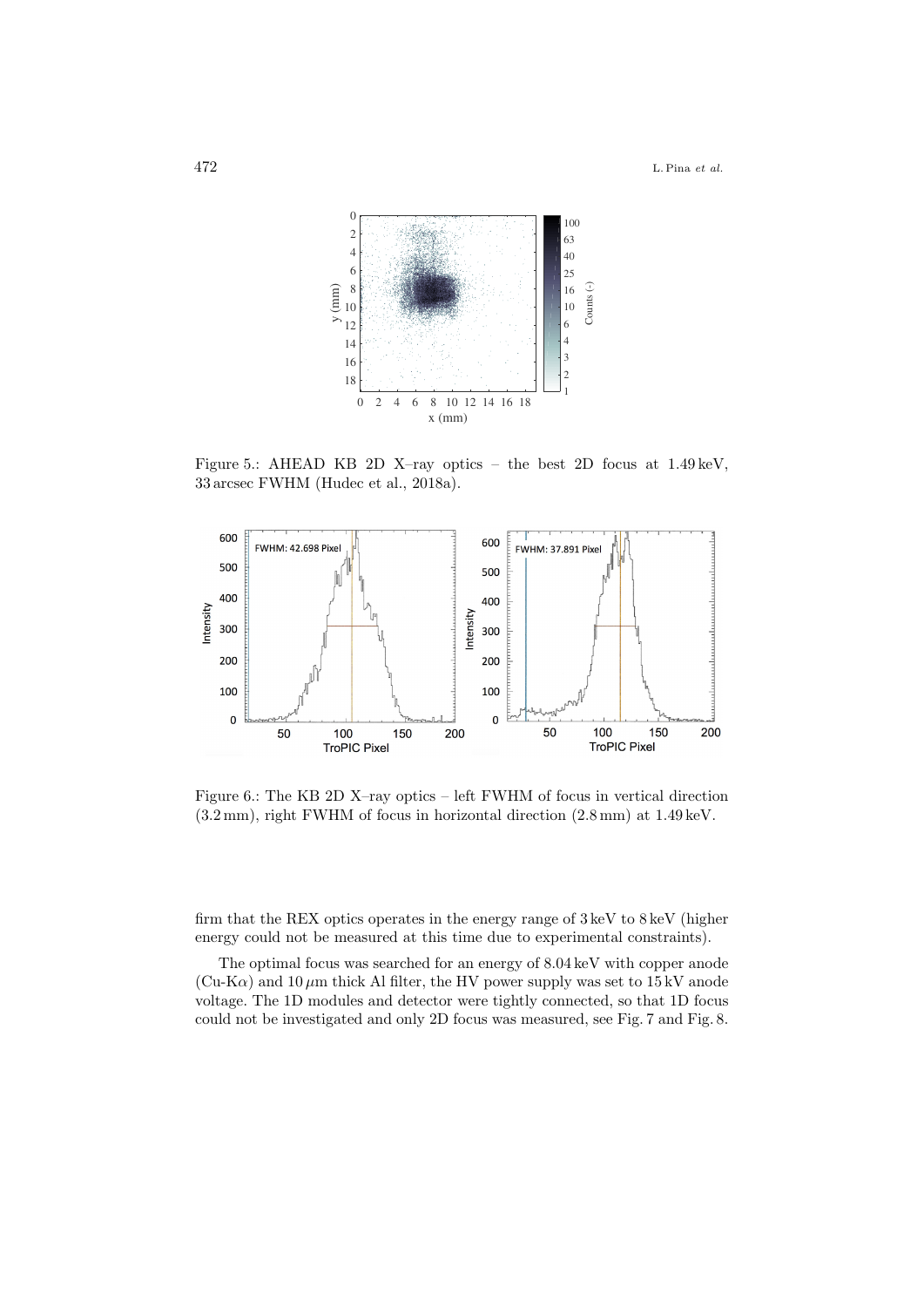

Figure 7.: The LE X–ray optics (REX) – image of the 2D focus at 8.04 keV for different focal distances - relative shift is shown in sub-figures (a) to (f).



Figure 8.: The REX LE X–ray optics, the best focus – left FWHM of focus in horizontal direction (1.82 mm), right FWHM of focus in vertical direction  $(2.05 \,\mathrm{mm})$  at  $8.04 \,\mathrm{keV}$  at relative position  $+0 \,\mathrm{mm}$ .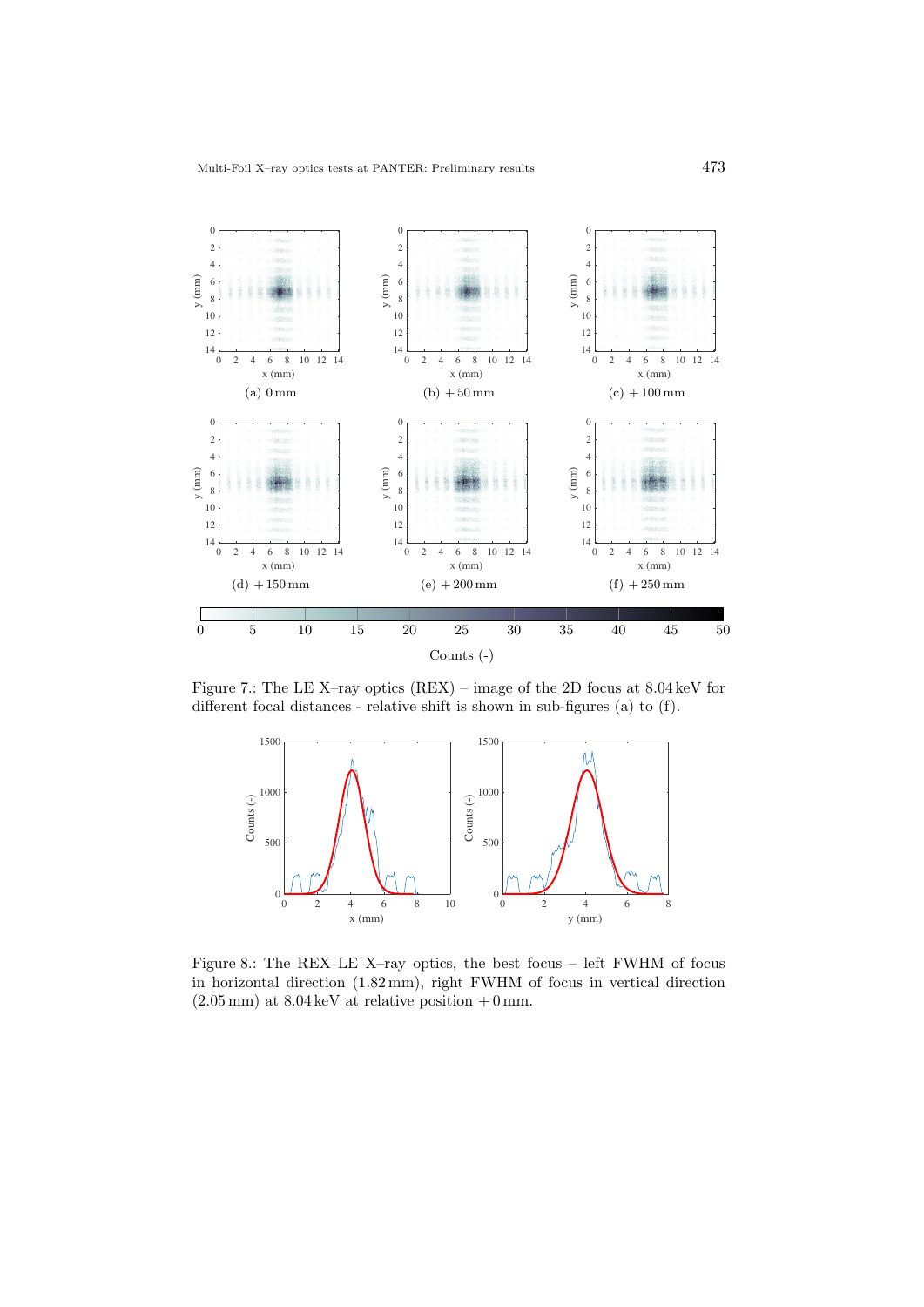#### 6. Conclusions

The two types of X-ray optics were tested at the PANTER X–ray test facility – Kirkpatrick-Baez 1D and 2D modules with silicon foils and theoretical focal length of 6.5 m and Lobster Eye 2D module with glass foils and theoretical focal length of 1 m.

For the 2D X–ray KB optics, the best focus for the vertical sub-module was found to be 1.1 mm (18 arcsec) and for horizontal sub-module was 2.1 mm FWHM (33 arcsec). The combination of both sub-modules was not optimal thus the best 2D focus was  $3.2 \times 2.8 \text{ mm}^2$ .

The X–ray measurements indicate that for the KB modules, the focal length is shorter than the theoretical assumption perhaps due to the x-ray test beam divergence.Unfortunately, the experimental setup did not allow to move the detector closer to the optics that is why the best focus was not achieved. Consequently, the real FWHM of the modules is very probably better than the measured value.

For the 2D X-ray LE optics (REX), the best focus in the vertical direction was found 2.05 mm FWHM and in horizontal direction FWHM 1.82 mm. Nowadays is this optical system (2D optic + Timepix detector) installed in Water Recovery X-ray Rocket and prepared for launch (Spring 2018).

The preliminary results of the full aperture X–ray optical tests of the MFO modules at the MPE PANTER facility confirm the expectations. It should be taken into account that the tested modules were based on standard commercially available substrates, namely silicon wafers for KB modules, and glass foils for LE module. Application of superior quality substrates, especially Si, considered for future modules, is expected to result in even better imaging performance.

Acknowledgements. We acknowledge GA CR grants 13-33324S, 18-10088Y and AHEAD EU Horizon 2020 project (Integrated Activities in the High Energy Astrophysics Domain), grant agreement n. 654215. We thank the teams at the X–ray test facility MPE PANTER for their assistance and help with measurements of MFO modules there. This work was partly supported by the Grant Agency of the Czech Technical University in Prague, grant No. SGS18/186/OHK3/3T/13 and MEYS RVO 68407700 as well.

#### References

- Burwitz, V., Bavdaz, M., Pareschi, G., et al., In focus measurements of IXO type optics using the new PANTER x-ray test facility extension. 2013, in Proc. SPIE, Vol. 8861, Optics for EUV, X-Ray, and Gamma-Ray Astronomy VI, 88611J
- Burwitz, V., Willingale, R., Pellilciari, C., Hartner, G., & La Caria, M.-M., Testing and calibrating the ATHENA optics at PANTER (Conference Presentation). 2017, in Society of Photo-Optical Instrumentation Engineers (SPIE) Conference Series, Vol. 10399, Society of Photo-Optical Instrumentation Engineers (SPIE) Conference Series, 103990O